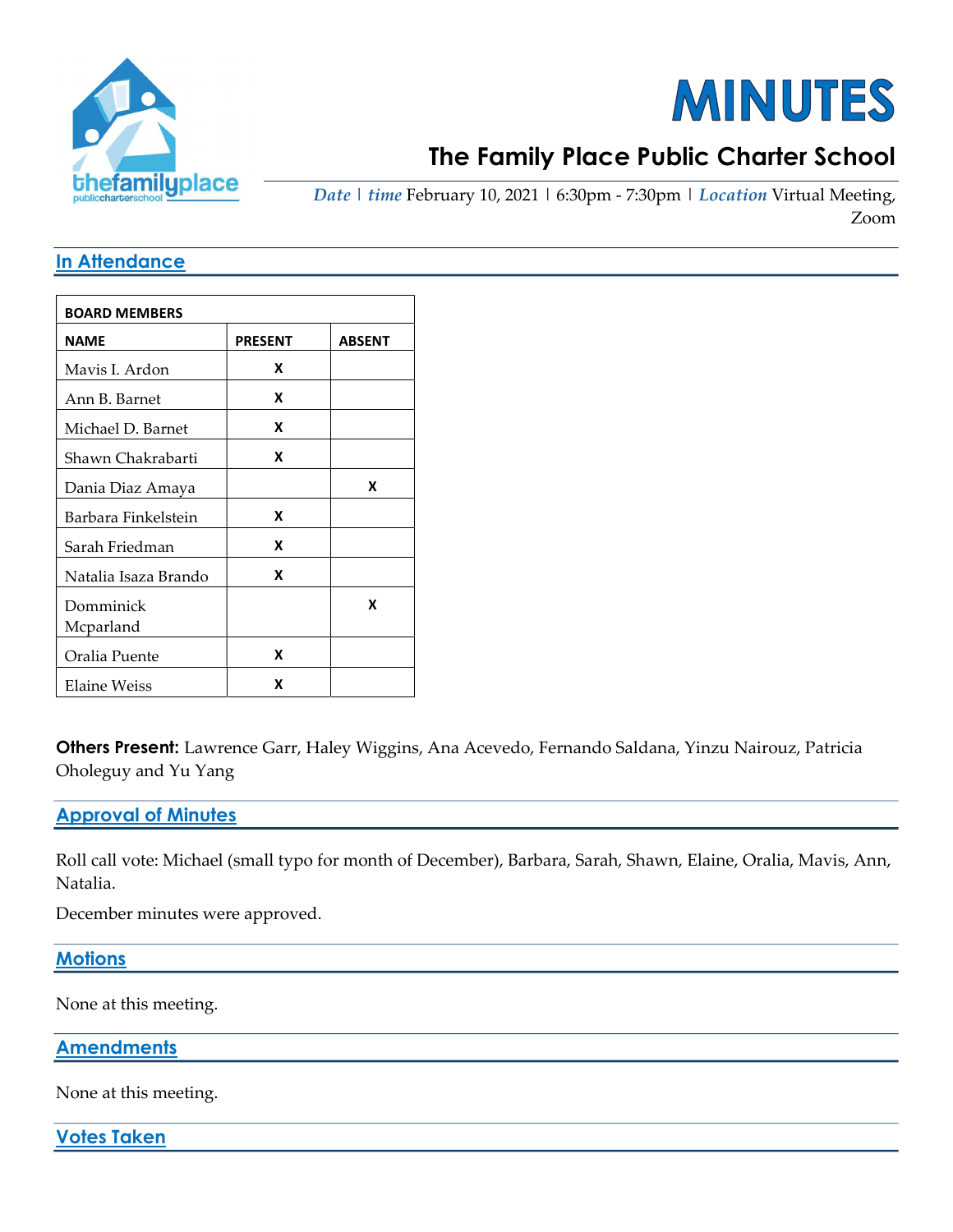### Description of Matters Discussed

Michael welcomes everyone, notes how much exciting work is going on, plans for the future.

Haley informs the Board that Domminick wanted to join to provide an update. He had to resign from our Board – he just started a job with the Department of Education, precludes his continued membership, though he'll continue to volunteer. We need to look for an additional DC resident Board member.

Haley proposes that we change our meetings from the second Wednesday to the third Tuesday of the month. No objections, so we are moving forward with this. We also agreed to improve process for sharing Zoom link, to make it easier for the technically challenged. Haley also notes that we used to start at 6:30pm due to parking. Easier to start at 6pm? Michael says yes, we would get done earlier, also seems easier.

New meeting days – Third Tuesday of every other month at 6pm.

Yu provides financial update:

- All info available in packet, still in fantastic financial shape, even better than predicted in November.
- Reopening grants would provide additional funding. We are still \$342K over our expected revenue, plus \$60K savings in expenses (favorable adjustments for rentals we did not need and occupancy, as well as textbooks and events we didn't have/use).
- Audit: for FY20, auditor noted three issues to consider: risk of fraud, QuickBooks accounting software, and organizational structure (encouraging strong Board engagement, which improves quality of school).
	- o Michael quickly asks about fraud: Do we have benchmarks with respect to how other organizations like Academy of Hope, deal with this?
		- Yu: always recommend periodic review of financial policies to make sure they're up-todate, and take into account any advice from auditors.
	- o Sarah asks another questions about fraud, how do we know things are working wee?
		- We have the internal ability to prevent fraud, because we know when there is problematic behavior.

Laurel shares her Academic Update:

- Classes started Jan. 4, core classes still virtual, two new CDA cohorts, so meeting jointly to maximize instructional hours.
- In-person support still limited to specific types of needs. May add more small-group/specialized support in the near future. CPR will also be in person in the spring.
- Still providing devices, support (Chromebooks, hotspots) for students. Google classroom now dominant, many steps, so may need support.
- A bit of a drop in tests b/c conditions not great, will continue to post-test those not yet tested through March-April.
- OSSE grant provides for ongoing collab w/ TFP, including career workshops in January, on soft skills and goal-setting. Two more planned for later this year.
- Students continue to struggle w/ conflicts due to work schedules as well as personal issues. Motivating is very hard, though Laurel is giving pep talks. Even with all these challenges, students feel they are making progress, and the personalized support teachers are providing means a lot right now!
	- o Haley: how does this compare to last year?
		- Laurel: about the same.